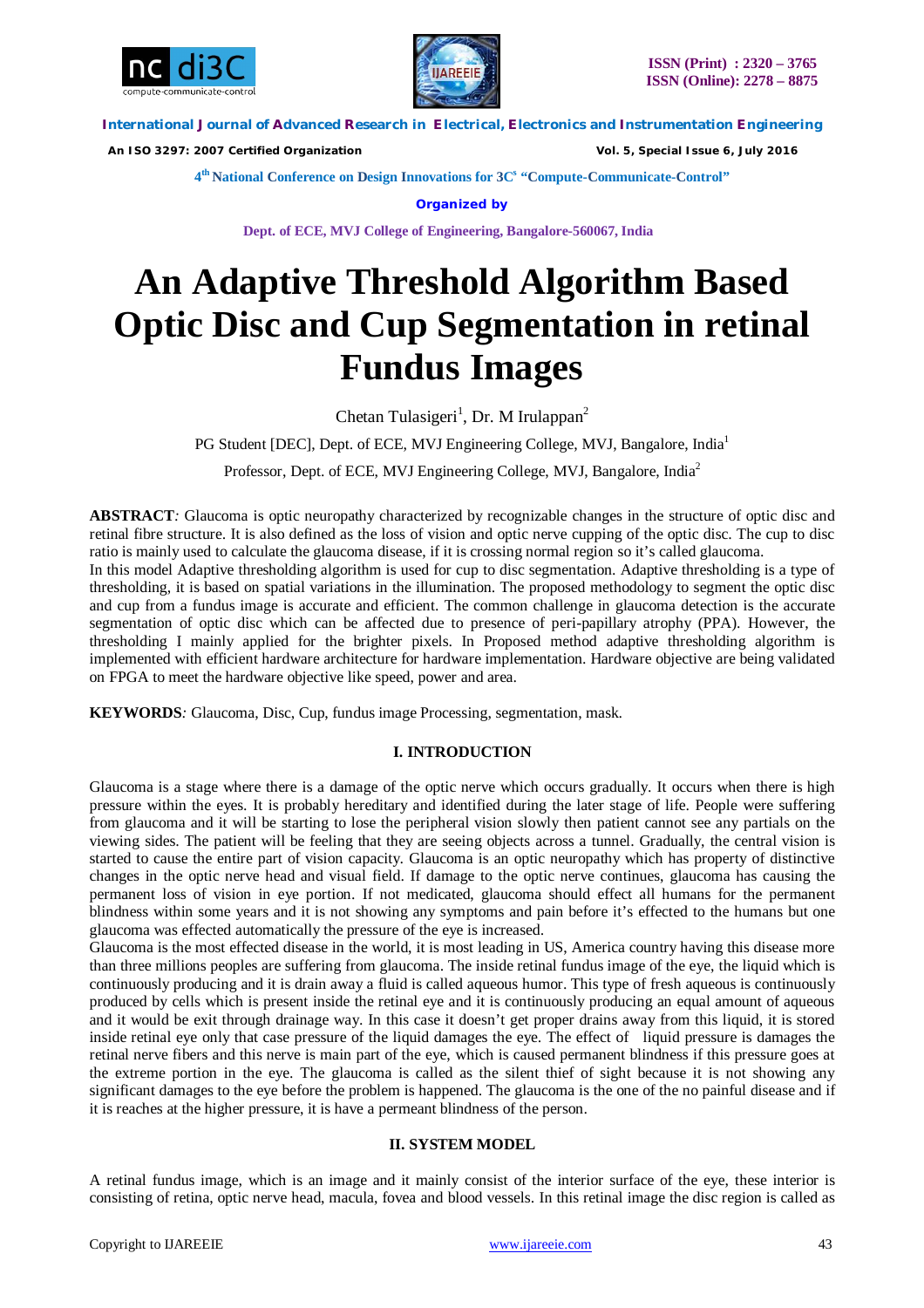



 *An ISO 3297: 2007 Certified Organization Vol. 5, Special Issue 6, July 2016*

## **4 th National Conference on Design Innovations for 3C s "Compute-Communicate-Control"**

#### **Organized by**

#### **Dept. of ECE, MVJ College of Engineering, Bangalore-560067, India**

the optic disc, it is entry point for the all blood vessels that supply the retina and it is the circular region in our retina. The optic cup is the brighter region in the fundus image and it is the visual region of the eye, if the normal person the cup is not affected anything, once the cup is affected to the retina that time the glaucoma is happening to the person. Once the person was suffering from the glaucoma, the person start to lose their visible capacity but if the person didn't have any pain for the person, at the end point only the person knew about this disease and it is the one of the disadvantage of the disease, glaucoma is find out by the taking the optic disc and cup ratio. If the normal human is have cup to disc ratio is 0.3 and if the above ratio its reaches so it's called as the glaucoma stages. The complete block diagram of the proposed system model is shown in Fig.1.



Fig. 1 Proposed block diagram of Glaucoma detection

Considering retinal fundus imageof both normal and glaucoma affected eye images are taken from different local hospitals of different patients and are stored in database of proposed system.The histogram of the fundus retinal images are used to calculate the threshold value for the segmentation the retinal fundus image. The disc and cup is the brightest part in the retinal fundus image and it is used to the converting of grey scale image and some other preprocessing processes are doing in the retinal fundus image to capturing the disc and cup area to calculate the retinal glaucoma, these algorithm is shown in below Fig.2. Here, the process is mainly classifying into the two channels that is red and green channel. According to these channel occupied optic cup and disk is in different channel is shown, in this processes is the purposed of removing information to fundus retinal image by exchanging obtained pixel to the segmentation blocks to applying threshold to deleting the hole information from the red and green channels, after that channel have performing the following operation as shown in the Fig.2.

In the segmentation process is mainly consider the grayscale image to perform the segmentation process. In this process is mainly performing the pre-processing to remove the unwanted information from the original image for further processing. After the pre-processing process have to apply the threshold based on the histogram of that image is taken automatically by the global value. The global threshold value is helped to capturing the brighter pixels in the segmentation process, in this threshold process is passed through the filter to take the accurate pixels of the both cup and disc area, according to this area have to calculate the CDR value, if it is the 0.3 range is the normal condition but if it is reaches above value is called glaucoma affected retinal fundus image and here assigned the stages of the glaucoma is to capable of showing the level of disease as well as the amount of medicine required to cure in a particular duration. It is showing after obtaining the CDR ratio, and in Fig.1 is shown the complete block diagram of the glaucoma detection and segmentation is the main part of the process. In this process only have to decide the stage of glaucoma and according to that process is helped to doctor to about that disease properly for the treatment purpose.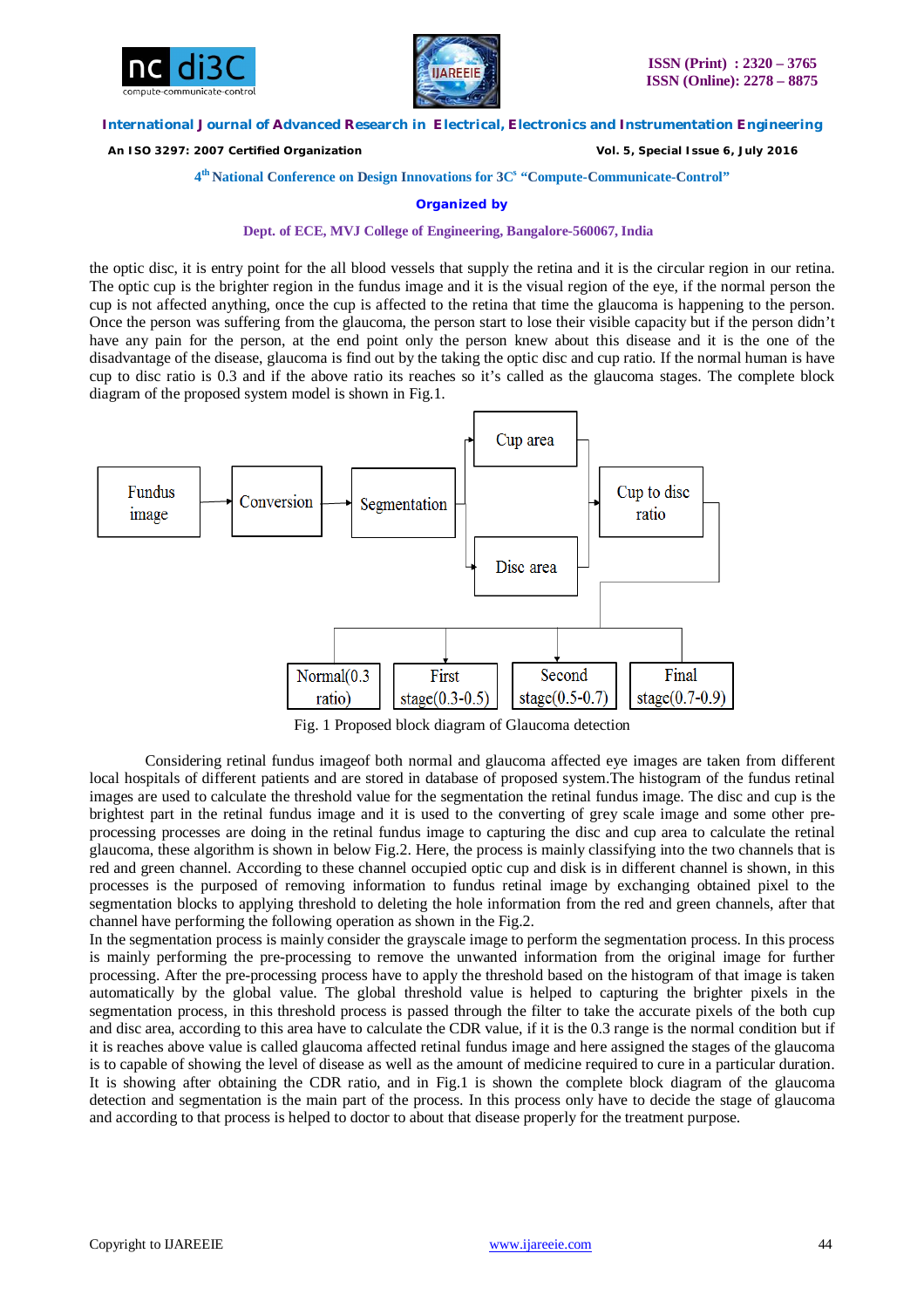



 *An ISO 3297: 2007 Certified Organization Vol. 5, Special Issue 6, July 2016*

**4 th National Conference on Design Innovations for 3C s "Compute-Communicate-Control"** 

## **Organized by**





Fig. 2 Flowchart for the segmentation of optic disc and cup

## **III.RESULT AND DISCUSSION**

The funds retinal eye images are took for performing the experimentation were taken from the different local hospital. Here, number of fundus eye samples are used for performing the segmentation process to calculate the CDR ratio. The image is consist of JPEG format and in the form of pixel value, it can took for the fundus camera and it takes only the inside portion of the retinal eye. The main process of this experimental process is to identifying the glaucoma disease present in the human. According to the above process we can getting the output for each process, these process is explaining here step by step in the next part. In the fig 3 (a) & (b), it shows the original fundus image and it is cropped by 256 256 pixel for the further process and it is converted into the grayscale image.



Fig. 3 (a) Fundus retinal image (b) grayscale image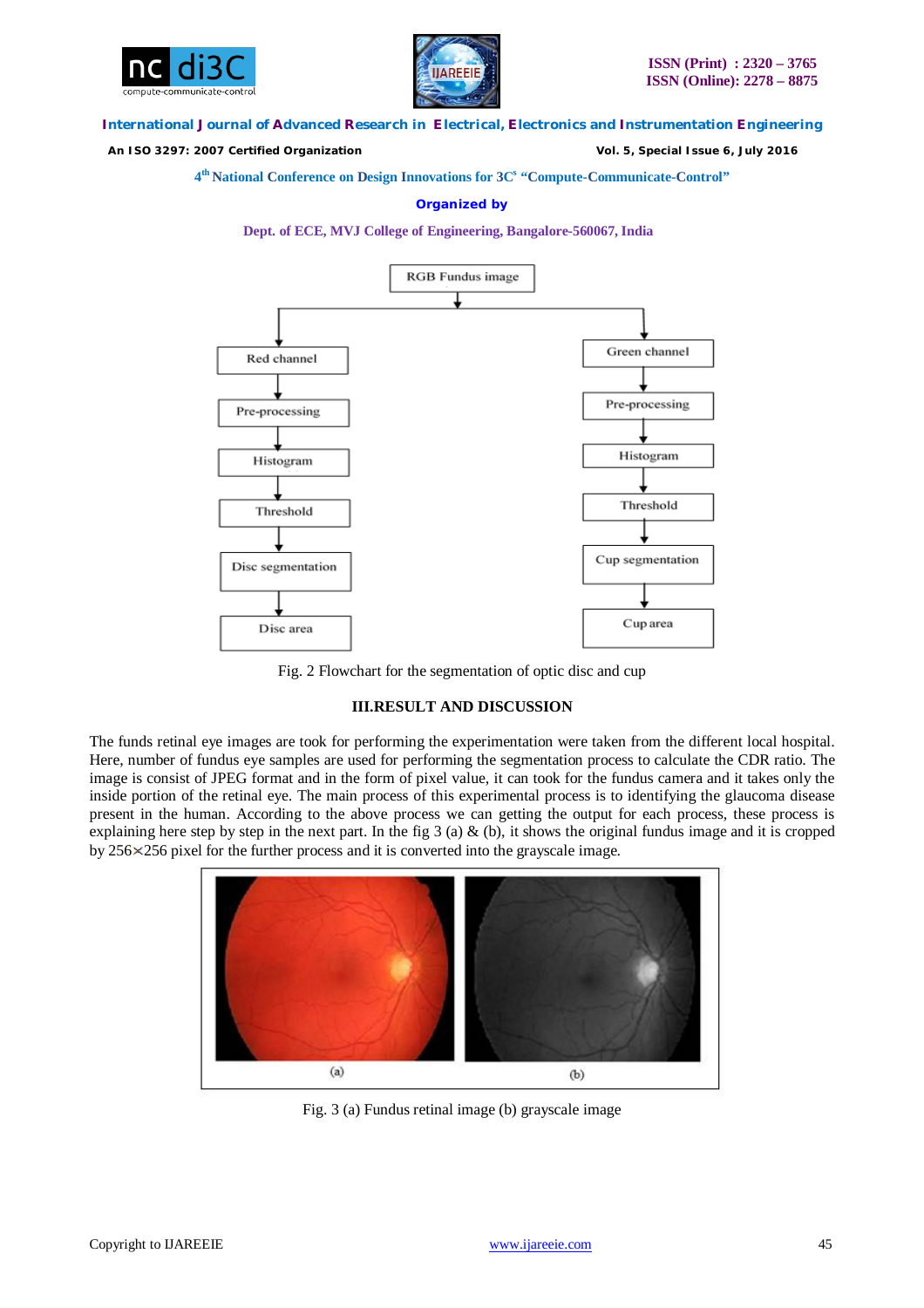



 *An ISO 3297: 2007 Certified Organization Vol. 5, Special Issue 6, July 2016*

**4 th National Conference on Design Innovations for 3C s "Compute-Communicate-Control"** 

## **Organized by**

**Dept. of ECE, MVJ College of Engineering, Bangalore-560067, India**



Fig. 4 (a) Pre-processing image (b) Morphological process

In the fig 4. (a) it shows the pre-processing output, here seen that, mainly considering the grayscale image to perform the pre-processing process, in this process mainly removing the unnecessary information of the grayscale image, and getting only the brighter pixel value is shown.



Fig. 5 (a) Pixel condition to marking the cup area (b) Thresholding of the cup area (c) Segmented cup area

In Fig 5. (a). It is showing the marking cup area according to the pixel condition of the fundus image, Fig.5.(b) is showing the applying threshold to the segmented marking area and Fig.5.(c) is showing the complete segmented cup area of the retinal fundus eye.

In Fig 6. (a) Shows the grayscale image of the original retinal fundus image, Fig.6. (b) Shows the pre-processing of the grayscale image, and in this process mainly applying the morphological operation to perform the pre-processing process. In this pre-processing image is passed to the filter for the purpose of the getting the complete segmented disc is the entire area of disc.